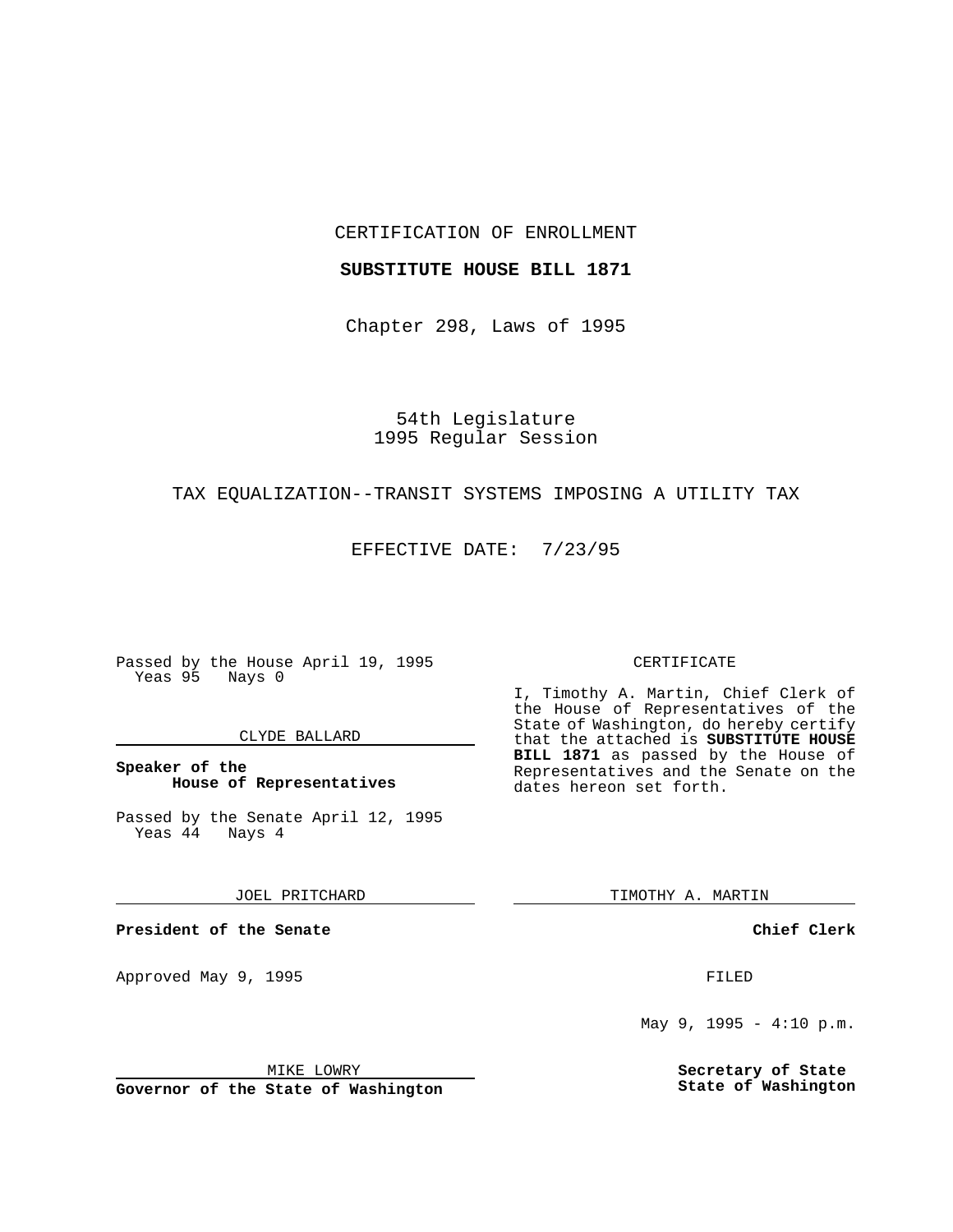# **SUBSTITUTE HOUSE BILL 1871** \_\_\_\_\_\_\_\_\_\_\_\_\_\_\_\_\_\_\_\_\_\_\_\_\_\_\_\_\_\_\_\_\_\_\_\_\_\_\_\_\_\_\_\_\_\_\_

\_\_\_\_\_\_\_\_\_\_\_\_\_\_\_\_\_\_\_\_\_\_\_\_\_\_\_\_\_\_\_\_\_\_\_\_\_\_\_\_\_\_\_\_\_\_\_

# AS AMENDED BY THE SENATE

Passed Legislature - 1995 Regular Session

### **State of Washington 54th Legislature 1995 Regular Session**

**By** House Committee on Transportation (originally sponsored by Representatives Sheahan and Schoesler)

Read first time 02/24/95.

1 AN ACT Relating to tax equalization for transit systems imposing a 2 utility tax; amending RCW 82.14.046; and creating a new section.

3 BE IT ENACTED BY THE LEGISLATURE OF THE STATE OF WASHINGTON:

4 **Sec. 1.** RCW 82.14.046 and 1994 c 241 s 2 are each amended to read 5 as follows:

 Beginning with distributions made to municipalities under RCW 82.44.150 on January 1, 1996, municipalities as defined in RCW 35.58.272 imposing local transit taxes, which for purposes of this 9 section include the sales and use tax under RCW 82.14.045, the business and occupation tax under RCW 35.95.040, and excise taxes under RCW 11 35.95.040, shall be eligible for sales and use tax equalization payments from motor vehicle excise taxes distributed under RCW 82.44.150 as follows:

14 (1) Prior to January 1st of each year the department of revenue 15 shall determine the total and the per capita levels of revenues for 16 each municipality imposing ((the sales and use tax authorized under RCW 17 82.14.045)) local transit taxes and the state-wide weighted average per 18 capita level of sales and use tax revenues imposed under chapters 82.08 19 and 82.12 RCW for the previous calendar year calculated for a sales and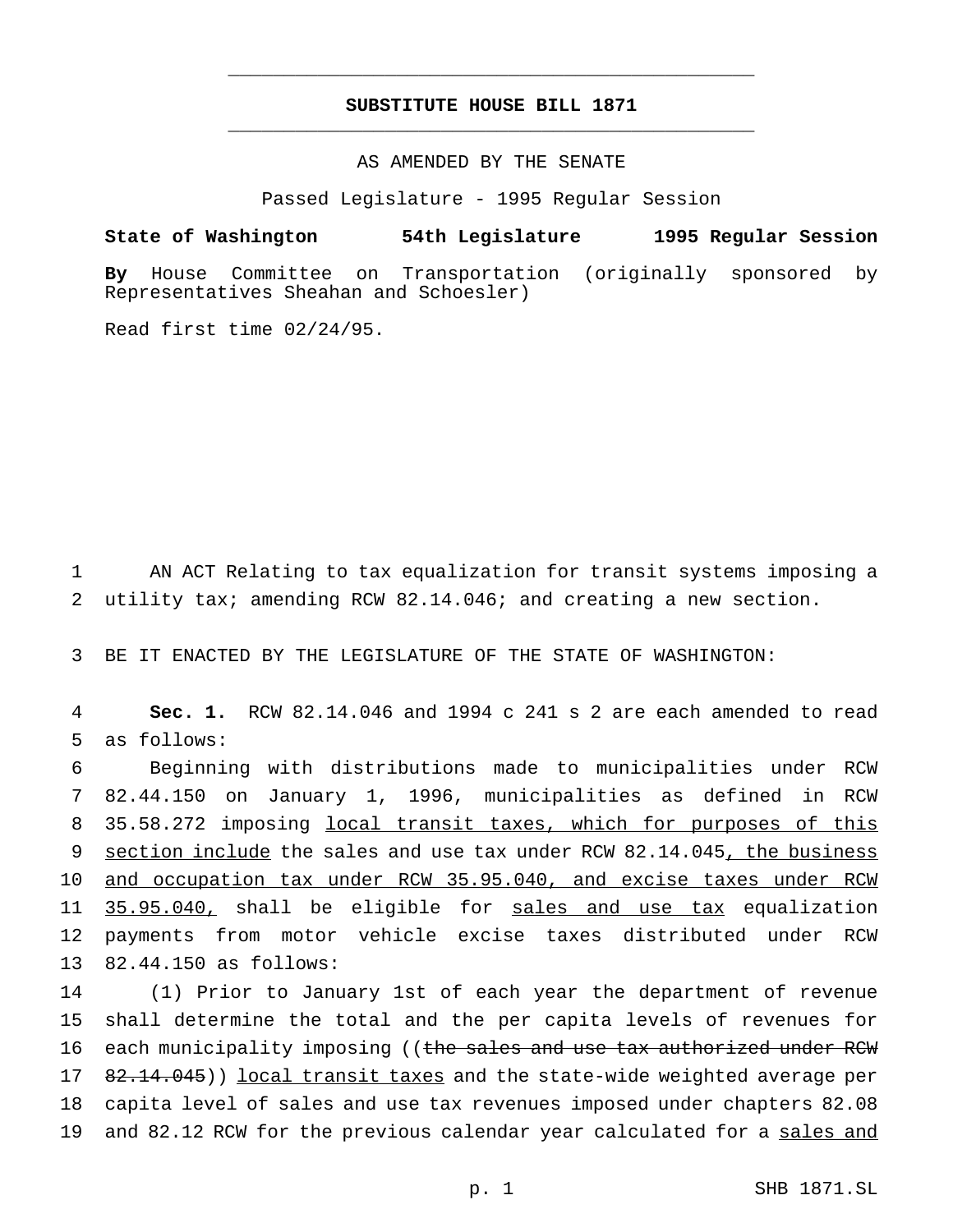1 use tax rate of one-tenth percent. For purposes of this section, the department of revenue shall determine a local transit tax rate for each 3 municipality for the previous calendar year. The tax rate shall be 4 equivalent to the sales and use tax rate for the municipality that would have generated an amount of revenue equal to the amount of local transit taxes collected by the municipality.

7 (2) For each tenth of one percent of ((sales and use tax imposed 8 under RCW 82.14.045)) the local transit tax rate, the state treasurer shall apportion to each municipality receiving less than eighty percent of the state-wide weighted average per capita level of sales and use tax revenues imposed under chapters 82.08 and 82.12 RCW as determined by the department of revenue under subsection (1) of this section, an amount when added to the per capita level of revenues received the previous calendar year by the municipality, to equal eighty percent of the state-wide weighted average per capita level of revenues determined under subsection (1) of this section. In no event may the sales and use tax equalization distribution to a municipality in a single 18 calendar year exceed: (a) Fifty percent of the amount of ((sales and 19 use tax)) local transit taxes collected ((under RCW 82.14.045)) during 20 the prior calendar year; or (b) the maximum amount of revenue that could have been collected at a local transit tax rate of three-tenths 22 percent in the prior calendar year.

 (3) For a municipality established after January 1, 1995, sales and use tax equalization distributions shall be made according to the procedures in this subsection. Sales and use tax equalization distributions to eligible new municipalities shall be made at the same time as distributions are made under subsection (2) of this section. The department of revenue shall follow the estimating procedures outlined in this subsection until the new municipality has received a 30 full year's worth of local transit tax revenues ((under RCW 82.14.045)) as of the January sales and use tax equalization distribution.

 (a) Whether a newly established municipality determined to receive funds under this subsection receives its first equalization payment at the January, April, July, or October sales and use tax equalization 35 distribution shall depend on the date the system first imposes (( $t$ he 36 tax authorized under RCW 82.14.045)) local transit taxes.

37 (i) A newly established municipality imposing ((the tax authorized under RCW 82.14.045)) local transit taxes taking effect during the first calendar quarter shall be eligible to receive funds under this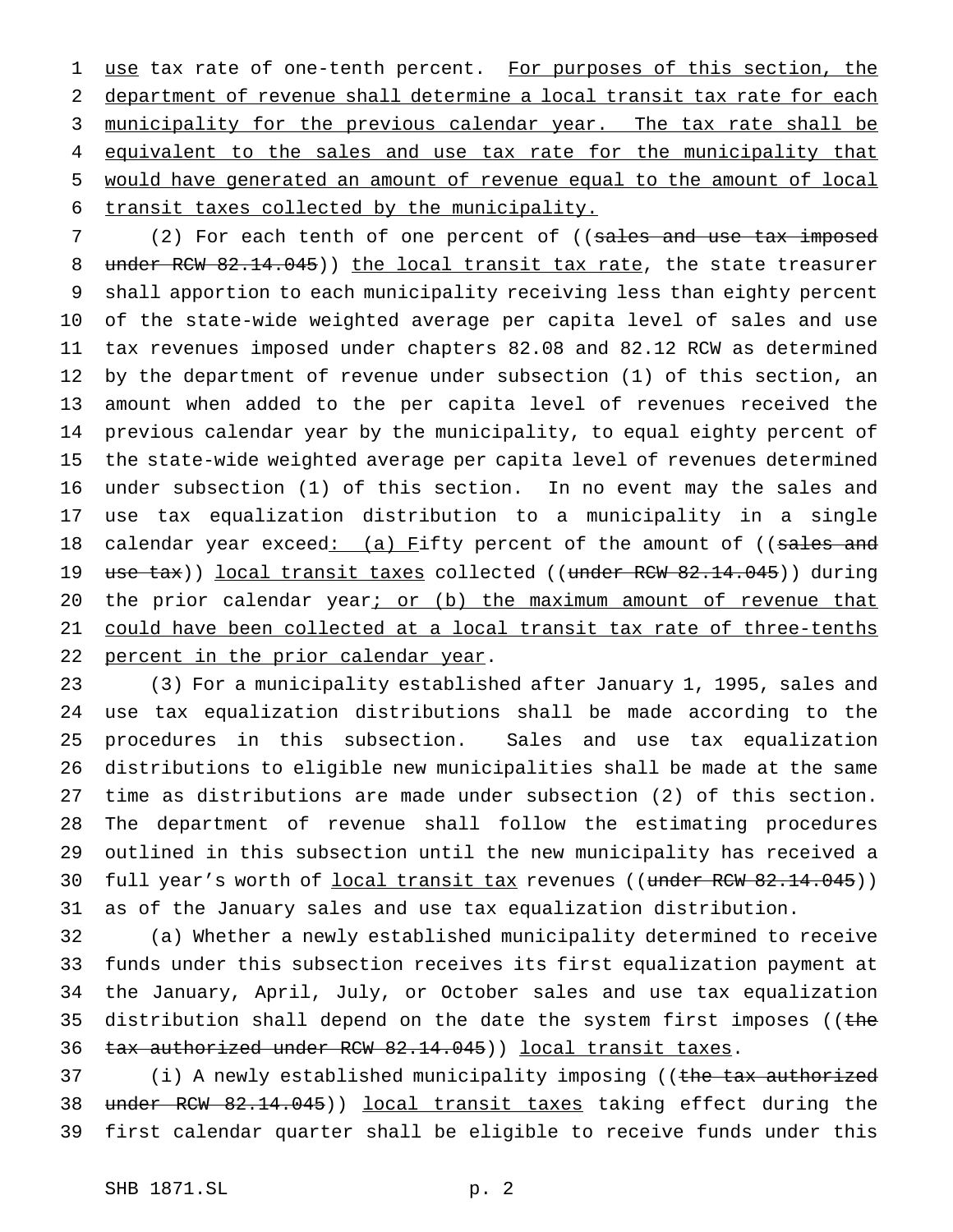subsection beginning with the July sales and use tax equalization distribution of that year.

3 (ii) A newly established municipality imposing ((the tax authorized 4 under RCW 82.14.045)) local transit taxes taking effect during the second calendar quarter shall be eligible to receive funds under this subsection beginning with the October sales and use tax equalization distribution of that year.

8 (iii) A newly established municipality imposing ((the tax 9 authorized under RCW 82.14.045)) local transit taxes taking effect during the third calendar quarter shall be eligible to receive funds under this subsection beginning with the January sales and use tax equalization distribution of the next year.

13 (iv) A newly established municipality imposing ((the tax authorized 14 under RCW 82.14.045)) local transit taxes taking effect during the fourth calendar quarter shall be eligible to receive funds under this subsection beginning with the April sales and use tax equalization distribution of the next year.

 (b) For purposes of calculating the amount of funds the new municipality should receive under this subsection, the department of revenue shall:

21 (i) Estimate the per capita amount of revenues from ((the tax 22 authorized under RCW 82.14.045)) local transit taxes that the new municipality would have received had the municipality received revenues 24 from the tax the entire calendar year;

 (ii) Calculate the amount provided under subsection (2) of this section based on the per capita revenues determined under (b)(i) of this subsection;

 (iii) Prorate the amount determined under (b)(ii) of this 29 subsection by the number of months the ((tax authorized under RCW 30 82.14.045 is)) local transit taxes have been imposed.

 (c) The department of revenue shall advise the state treasurer of the amounts calculated under (b) of this subsection and the state treasurer shall distribute these amounts to the new municipality from the motor vehicle excise tax distributed under RCW 82.44.150(2)(d).

 (((d) Revenues estimated under this subsection shall not affect the calculation of the state-wide weighted average per capita level of revenues for all municipalities made under subsection (1) of this section.))